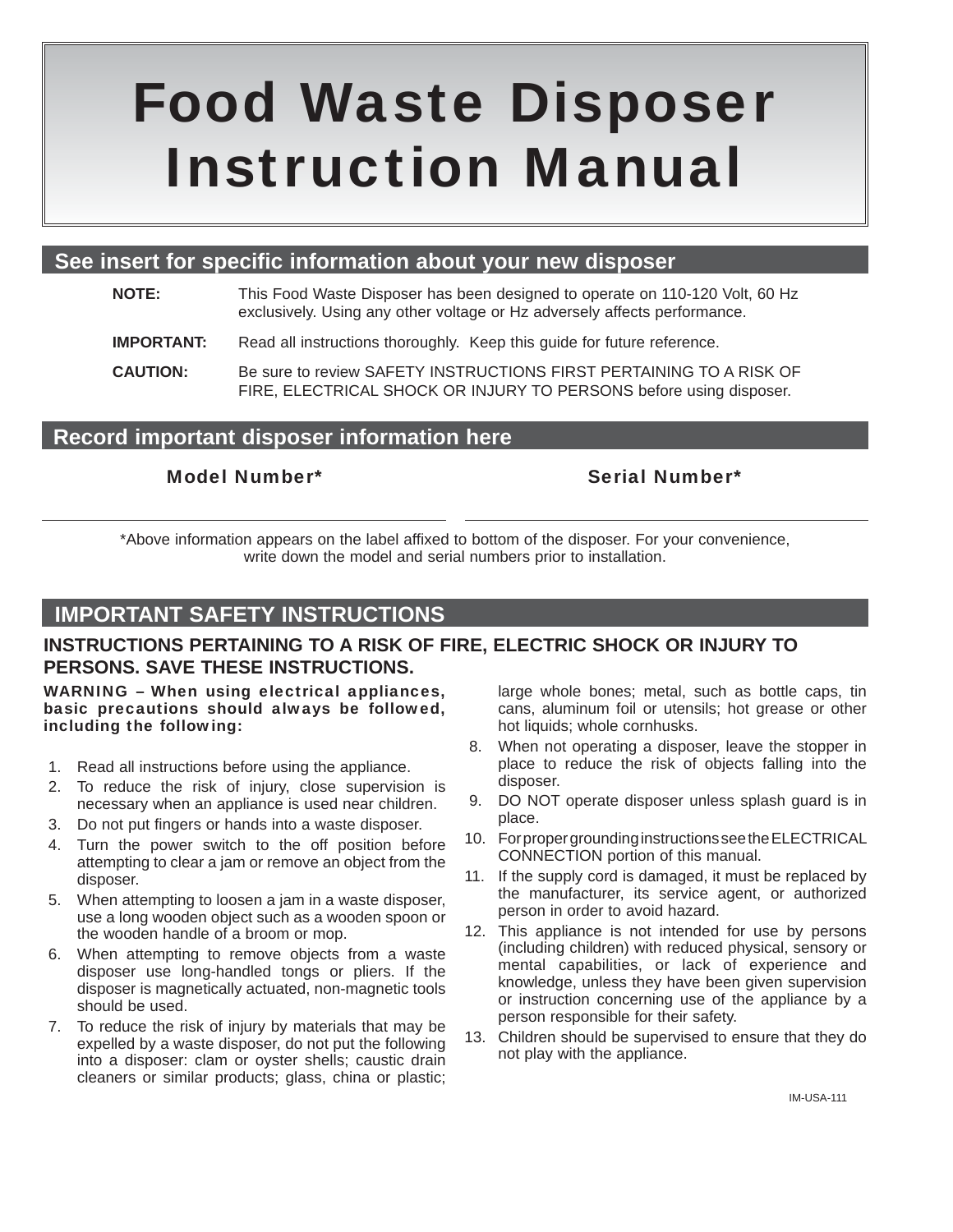## **1. REMOVAL OF OLD UNIT**

### **TYPICAL INSTRUCTIONS, YOUR MODEL MAY VARY.**

#### Before starting this step, turn off electrical power at the circuit breaker or fuse box. Unplug disposer.

If your old mount is the same type as the mount on your new disposer, just reverse the assembly instructions found in section 3. If your new mount system is different, follow these instructions:

- A. Use a pipe wrench to disconnect drain line where it attaches to disposer discharge elbow (see 1A).
- B. Remove disposer from sink flange by turning mount ring to the left clockwise (see 1B). If you are unable to turn the mount ring, tap on one of the extensions from the ring with a hammer. Some mounting systems have tubular extensions. Inserting a screwdriver into one tube will provide additional leverage for turning the mount ring (see 1B). Some disposers may require the removal or loosening of nuts from the mount screws (see 1C). Some disposers may require the removal of a clamp.



# **2. DISHWASHER CONNECTION**

If you are utilizing a dishwasher, complete the following procedure. If dishwasher is not to be connected go on to section 3.

- A. Using a blunt instrument (steel punch or wooden dowel), knock out entire plug (see 2A). Do not use a screwdriver or sharp instrument. (When knockout plug falls into disposer, you may remove it or grind it up when the disposer is used. This will not damage the disposer in any way, but may take some time to grind).
- B. Connect dishwasher hose (see 2B) using hose clamp. Make sure all plumbing connections are tight and in accordance with all plumbing codes and ordinances. Run water and check for leaks.

# **3. INSTALLATION OF MOUNTING ASSEMBLY**

#### READ COMPLETELY BEFORE STARTING

**NOTE**: Pay close attention to the order of mount assembly parts, as they have been correctly assembled by the factory (see 3A). Also, reference the cushion mount detail in illustration 3G for the proper position of the cushion mount.

**NOTE**: Try practicing this assembly before you get under the sink to get the "feel" of how the parts fit together.

 A. Disassemble mount assembly from disposer by turning mount ring to the left (clockwise) and remove.

## Speed Master Mount System SUPPORT RING SINK FLANGE SINK FLANGE **GASKET** FIBER GASKET REMOVABLE SPLASH **GUARD**

CUSHION MOUNT

MOUNT RING

**Caution: Be sure to support the disposer while performing this step or it may fall when the mounting ring is disconnected from the mounting assembly.**

 C. To remove remaining mount system from the sink, loosen mount screws, push mount ring up. Under it is the snap ring. Use screwdriver to pop off ring (see 1D). Remove mount ring, protector ring and gasket from sink flange. Some mounts will require the unscrewing of a large ring holding the sink flange in place. Pull sink flange up through sink and clean off old putty from sink.

IMPORTANT: This is a good time to clean out the trap and drain lines by running a drain auger or plumber's snake before installing your new disposer.







3A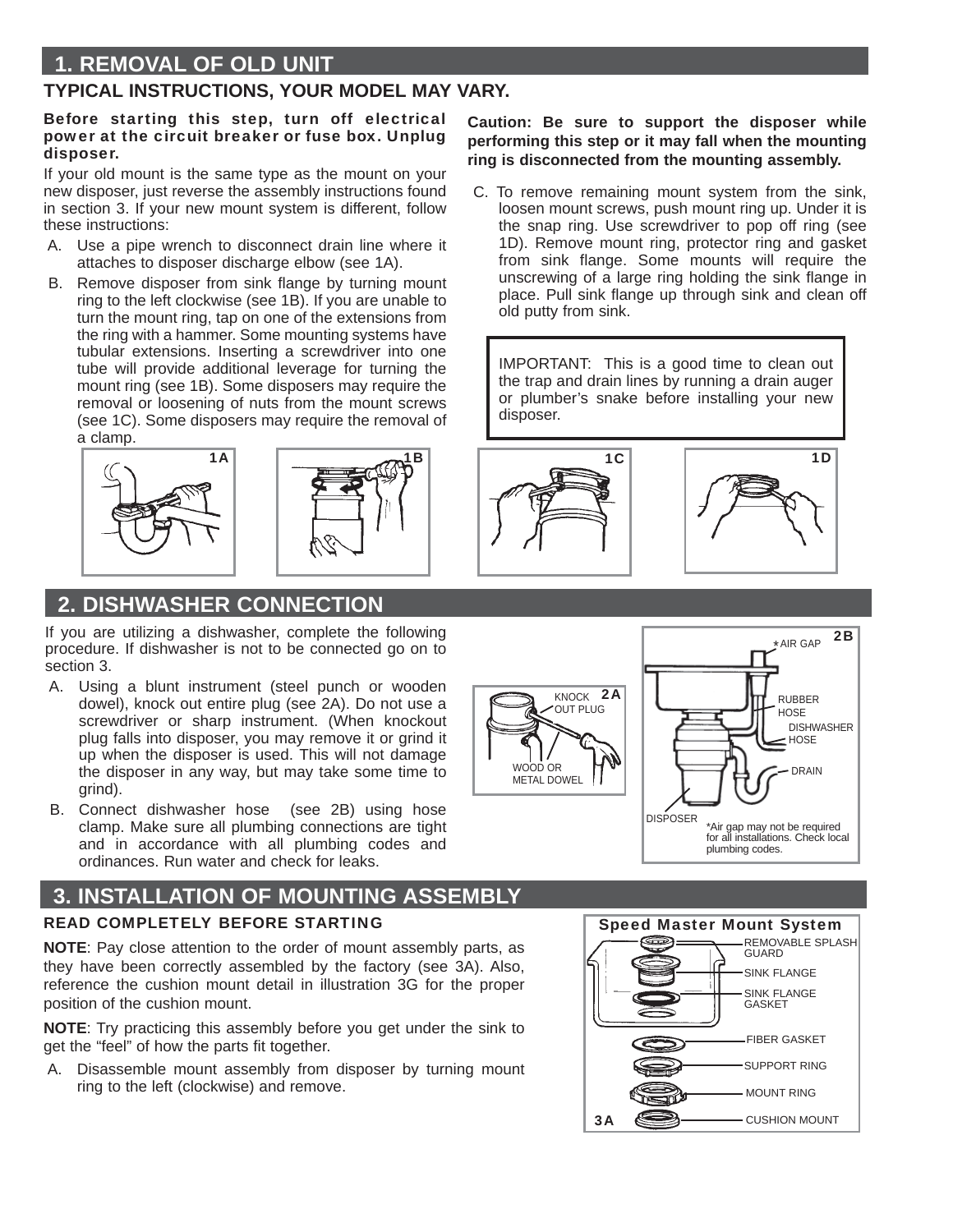## **SPEED MASTER MOUNT SYSTEM**

- Raise mount ring toward top of sink flange. Remove cushion mount. Remove mount ring. You may want to practice installing the cushion mount at this point before you are under the sink. See paragraph H. Also see the "Important Notice: Cushion Mount Detail."
- C. Unscrew support ring from sink flange and remove fiber gasket. You are now left with sink flange and rubber gasket.
- D. The rubber gasket is used instead of plumbers putty with stainless steel sinks. Other sinks will require putty.
- E. If no putty is used, insert sink flange through rubber gasket into sink opening. Do not rotate sink flange once it is seated.
- F. If you use putty instead of the gasket, form a ring around underside of sink flange (see 3D). Insert flange into sink opening, press down hard to squeeze out excess putty (see 3B). From under sink, trim off excess putty flush with bottom edge of sink opening.
- 3B
- G. From underneath sink, slip fiber gasket onto exposed sink flange. With arrows pointing up, screw support ring onto the sink flange, hand tighten until the sink flange will not move. At this point you may want to insert stopper in sink and fill with water to check sink flange seal and ensure there are no leaks.
- H. Place mount ring over sink flange and hold in place while installing cushion mount (large side down) so the groove on the inside of cushion mount fits over lip on sink flange, similar to putting the lid on a plastic container (see 3E, 3F & 3G). Please read important notice below.
- I. The disposer must be installed so that the reset button is readily accessible.

#### **IMPORTANT NOTICE: CUSHION MOUNT DETAIL**

When the cushion mount is installed correctly, the lip of the sink flange fits into the groove on the inside of the cushion mount and mount ring can be pulled downward over cushion mount and will be free to rotate. The bottom bead of the cushion mount acts as a gasket between the bottom of the sink flange and the top of the disposer. See illustration 3G.



## **4. ELECTRICAL CONNECTIONS**

 A. Connect disposer to appropriate household current only.

DANGER: IMPROPER CONNECTION OF THE EQUIPMENT-GROUNDING CONDUCTOR CAN RESULT IN A RISK OF ELECTRIC SHOCK. CHECK WITH A QUALIFIED ELECTRICIAN OR SERVICEMAN IF YOU ARE IN DOUBT AS TO WHETHER THE APPLIANCE IS PROPERLY GROUNDED. DO NOT MODIFY THE PLUG PROVIDED WITH THE APPLIANCE IF IT WILL NOT FIT THE OUTLET. HAVE A PROPER OUTLET INSTALLED BY A QUALIFIED ELECTRICIAN.

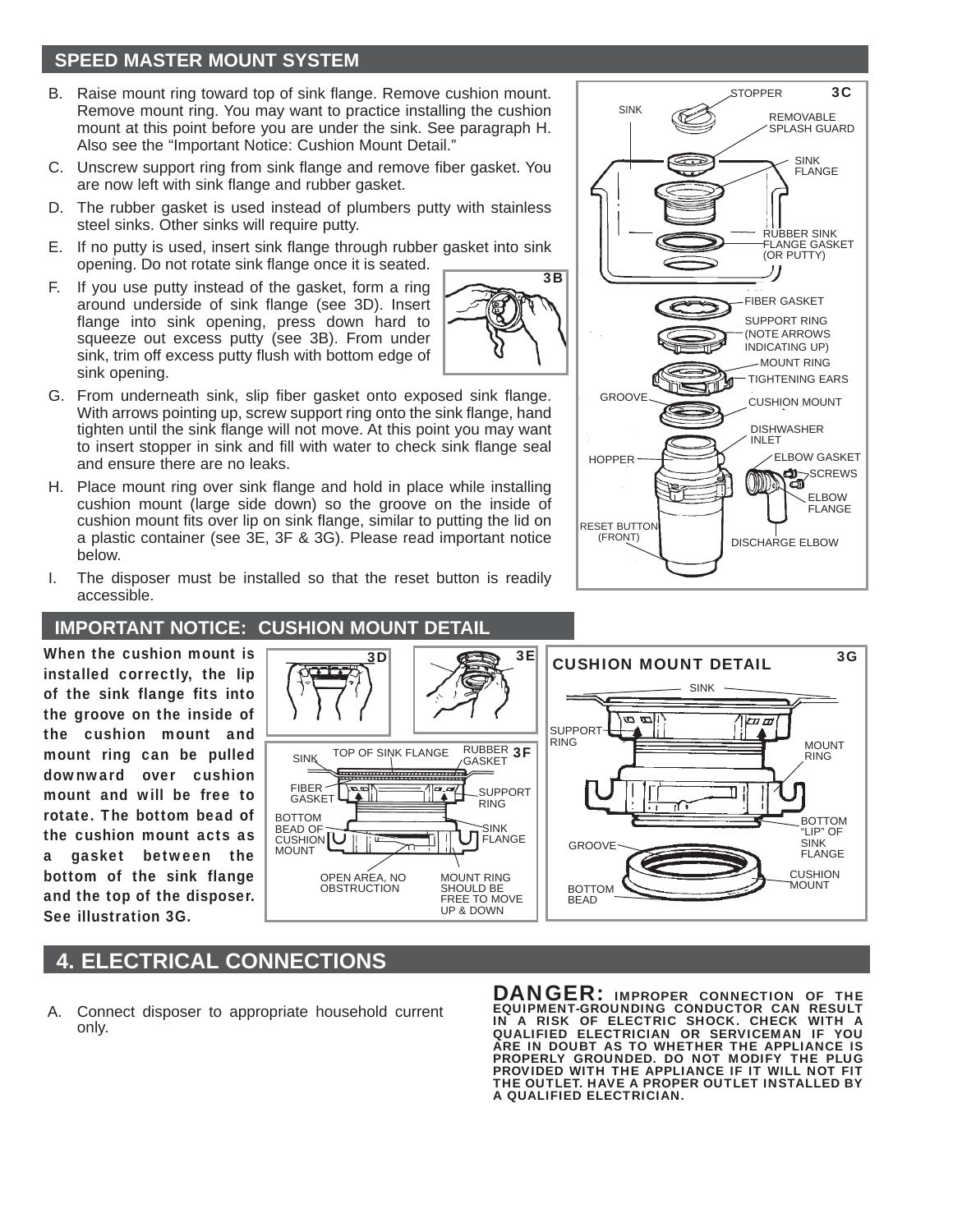#### **GROUNDING INSTRUCTIONS**

#### FOR WASTE DISPOSERS EQUIPPED WITH A GROUNDED PLUG-IN POWER CORD.

 B. This appliance must be grounded. In the event of a malfunction or breakdown, grounding provides a path of least resistance for electric current to reduce the risk of electric shock. This appliance is equipped with a cord having an equipment-grounding conductor and

a grounding plug. The plug must be plugged into an appropriate outlet that is properly installed and grounded in accordance with all local codes and ordinances. If the supply cord is damaged it must be replaced by the manufacturer, its service agent or similarly qualified person in order to avoid a hazard. The appliance must be installed so that reset button is readily accessible.

## 5. ATTACHING DISCHARGE ELBOW

- A. Connect waste elbow to the disposer (see 5A), proceed to step 6 and then connect bottom of the elbow by tightening the slip nut (see 5B).
- B. If you are connecting to a dishwasher, return to section 2B. If not, make sure all plumbing connections are tight and in accordance with all plumbing codes and ordinances. Run water and check for leaks.



## **6. CONNECTING DISPOSER TO MOUNT ASSEMBLY**

- A. Line up disposer under mounting assembly. Guide hopper projections into mount ring slots. Turn mount ring about 1/4" to right so that disposer is temporarily supported (see 6A).
- B. Turn mount ring and disposer until disposer elbow lines up with trap (see 6B).
- C. Turn mount ring to the right (counter-clockwise) until it locks up tight. Tap the mount ring ears with a hammer until the lock position is achieved. Hopper projections must be to extreme left of mounting slots (see 6C & 6D).
- D. If mount ring is hard to turn, you may add a small amount of petroleum jelly or liquid soap to hopper projections. Run water and check for leaks.

## **7. OPERATING INSTRUCTIONS**

The Anti-Jam Swivel Impellers make a clicking sound as they initially swing into place. This indicates normal operation.

- A. Remove sink stopper. Turn on a medium flow of cold water
- B. Turn switch to ON position; your motor is turning at full speed and ready to use.
- C. Scrape in food waste. Down the drain go table scraps, peelings, rinds, seeds, pits, small bones and coffee grounds. To speed up food waste disposal, cut or break up large bones, rinds and cobs. Large bones and fibrous waste require considerable grinding time

and are more easily thrown away with other trash. Do not be alarmed that the disposer slows down while grinding. The disposer is actually increasing torque (grinding power) and is operating under normal conditions.

- D. Before turning disposer off, let water and disposer run for approximately 15 seconds after shredding or grinding stops. This assures that all waste is thoroughly flushed through trap and drain.
- E. It is not recommended to use hot water while running disposer. Cold water will keep waste and fats solid so disposer can flush away particles.

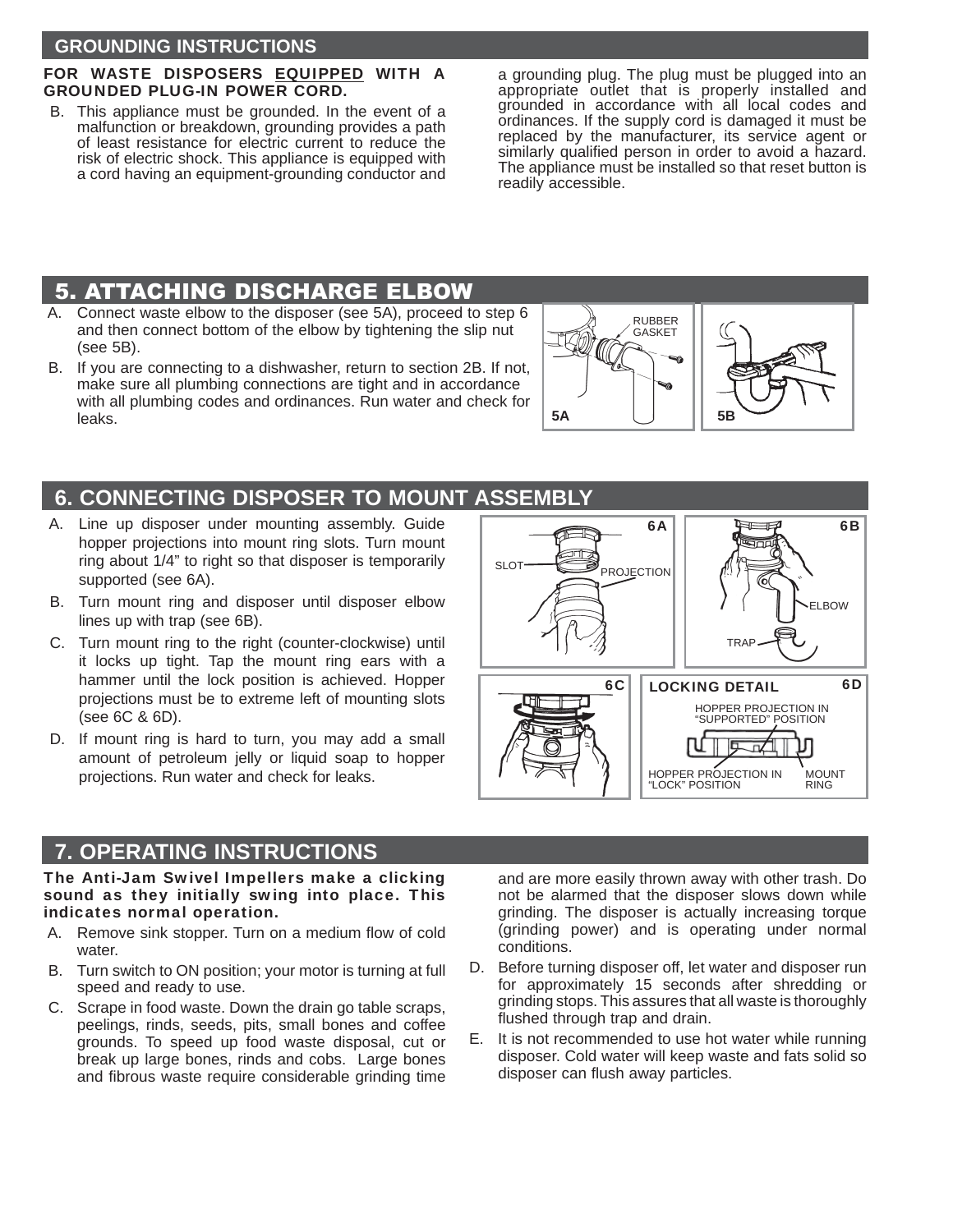## **TIPS FOR SUCCESSFUL OPERATION**

- A. Be sure disposer is empty before using your dishwasher so it may drain properly.
- B. You may want to leave the stopper in the drain when not in use to prevent utensils and foreign objects from falling into the disposer.
- C. Your disposer is ruggedly built to give you many years of trouble free service. It will handle all normal food wastes, but it will NOT grind or dispose of such items as plastic, tin cans, bottle caps, glass, china, leather, cloth, rubber, string, clam and oyster shells, aluminum foil or feathers.

# **8. CLEANING AND MAINTENANCE**

#### DO NOT ATTEMPT TO LUBRICATE YOUR DISPOSER!

The motor is permanently lubricated. The disposer is self cleaning and scours its internal parts with each use.

NEVER put lye or chemical drain cleaners into the disposer, as they cause serious corrosion of metal parts. If used, resulting damage can be easily detected and all warranties are void. Mineral deposits from your water can form on the stainless steel turntable, giving the appearance of rust. DO NOT BE ALARMED, the stainless steel turntables used will not corrode.



#### Economy and Standard Dimensions Same as Above.